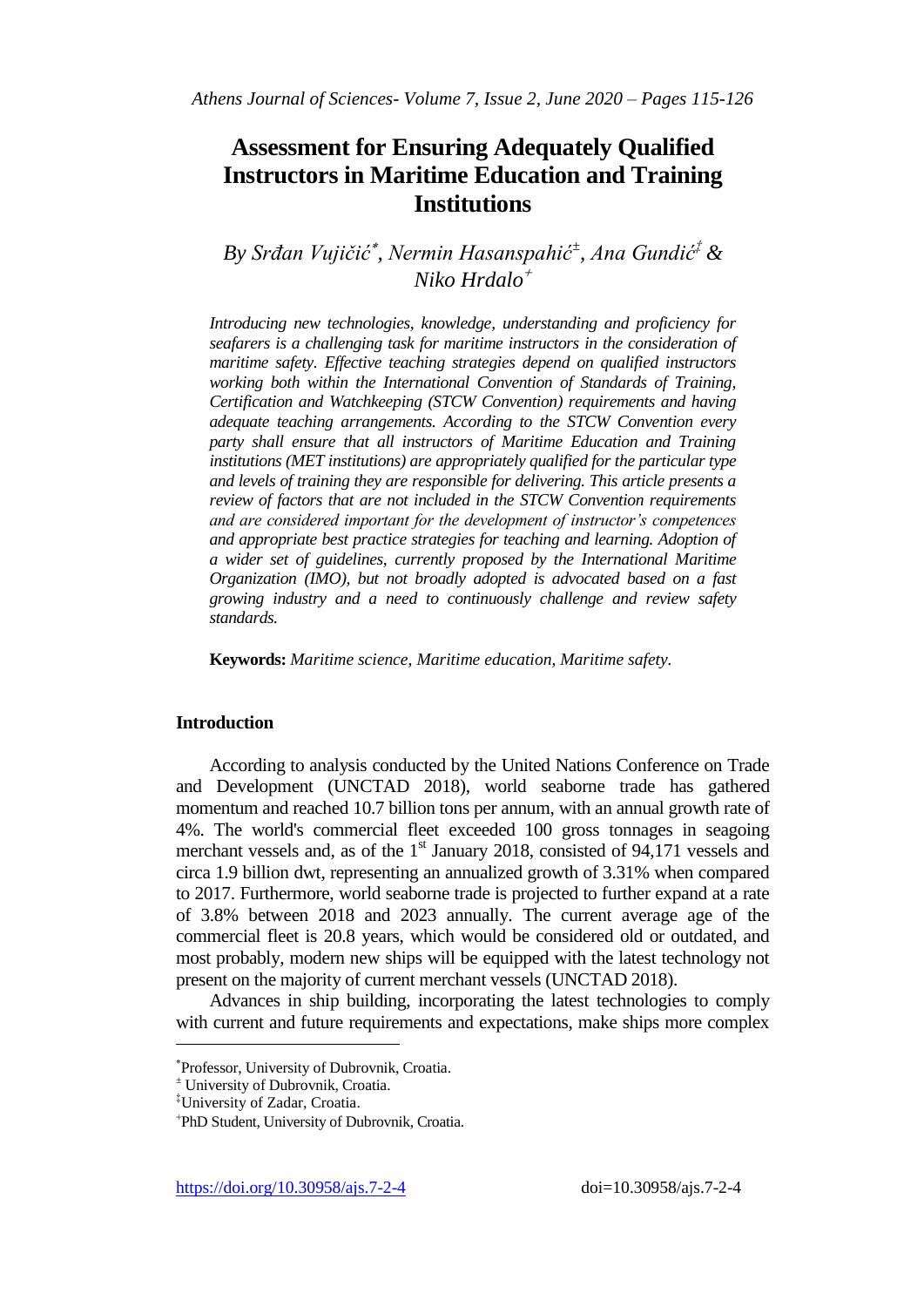$\overline{a}$ 

to operate and maintain. Larger modern ships, with these new technologies (for example ECDIS) and operational complexities (such as different propulsion systems), potentially increase the risk both of maritime accidents and efficiency of seaborne transportation if operating personnel are not properly educated (Bielić et al. 2017). In order to increase adequacy of education International Maritime Organization (IMO) enforced model courses as an aid to instructors and lecturers in their work (Vujičić et al. 2018, Horck 2003). The International Transport Workers" Federation recognized the value of ongoing qualified personnel in paper from 2013 (p3), "the shipping industry depends on competent, well-trained seafarers to ensure safety of life at sea, maritime security, efficiency of navigation and protection and preservation of the marine environment" (International Transport Workers" Federation 2013). According to the Baltic and International Maritime Council"s (BIMCO/ICS) Manpower report 2015, crew manpower increased significantly between 2005 and 2015. An estimated 1,647,500 seafarers (774,000 Officers and 873,000 Ratings) were working on commercial vessels during 2015. One of three main challenges presented by BIMCO is MET related. These include availability and flexibility of training, quality of MET delivery/ facilities and the effectiveness of competency assessments (The Baltic and International Maritime Council & International Chamber of Shipping, Manpower Report 2015). Each of these aspects is critical and form independent nodes which need to be combined to ensure optimal outcomes.

The quality of MET is crucial for effective seafarer development. Therefore, it became an imperative for countries wishing to effectively develop and sustain their maritime industry. New technologies and ship operations, followed by practices and STCW requirements, influence the demand for highly qualified instructors and assessors across the maritime industry and dictate the defined quality standards for education. New standards that are driving updates to critical navigation equipment such as ECDIS, emergency communications and cyber security regulations introduced more complexities.<sup>1</sup> Consequently, norms should be established regarding the proportion of on-shore vs. on-board experience which is required to impart the best level of knowledge to students or seafarers.

As per STCW Code, all seafarers should be appropriately qualified for the position that they hold onboard, as well as instructors, supervisors and assessors (IMO 2017d). Each Administration (IMO member states) will decide upon adequate requirements for instructors, supervisors and assessors in accordance with their respective national regulations. Of equal importance, Maritime college lecturers have to be properly qualified to have an appropriate level of knowledge and understanding of their subject matter and have an up-to date appreciation of modern day ship operations and of new technologies prevalent aboard modern ships (The Nautical Institute 2012). In order to increase safety at sea, seafarers need to be well educated and qualified (Belev et al. 2018). Training must be provided before and during sailing time, together with training assessment in order to ensure that the training goals of are achieved (Bal Besikci et al. 2019).

<sup>&</sup>lt;sup>1</sup>https://www.marinemec.com/news/view,be-prepared-for-regulatory-changes-on-the-bridge\_536 23.htm.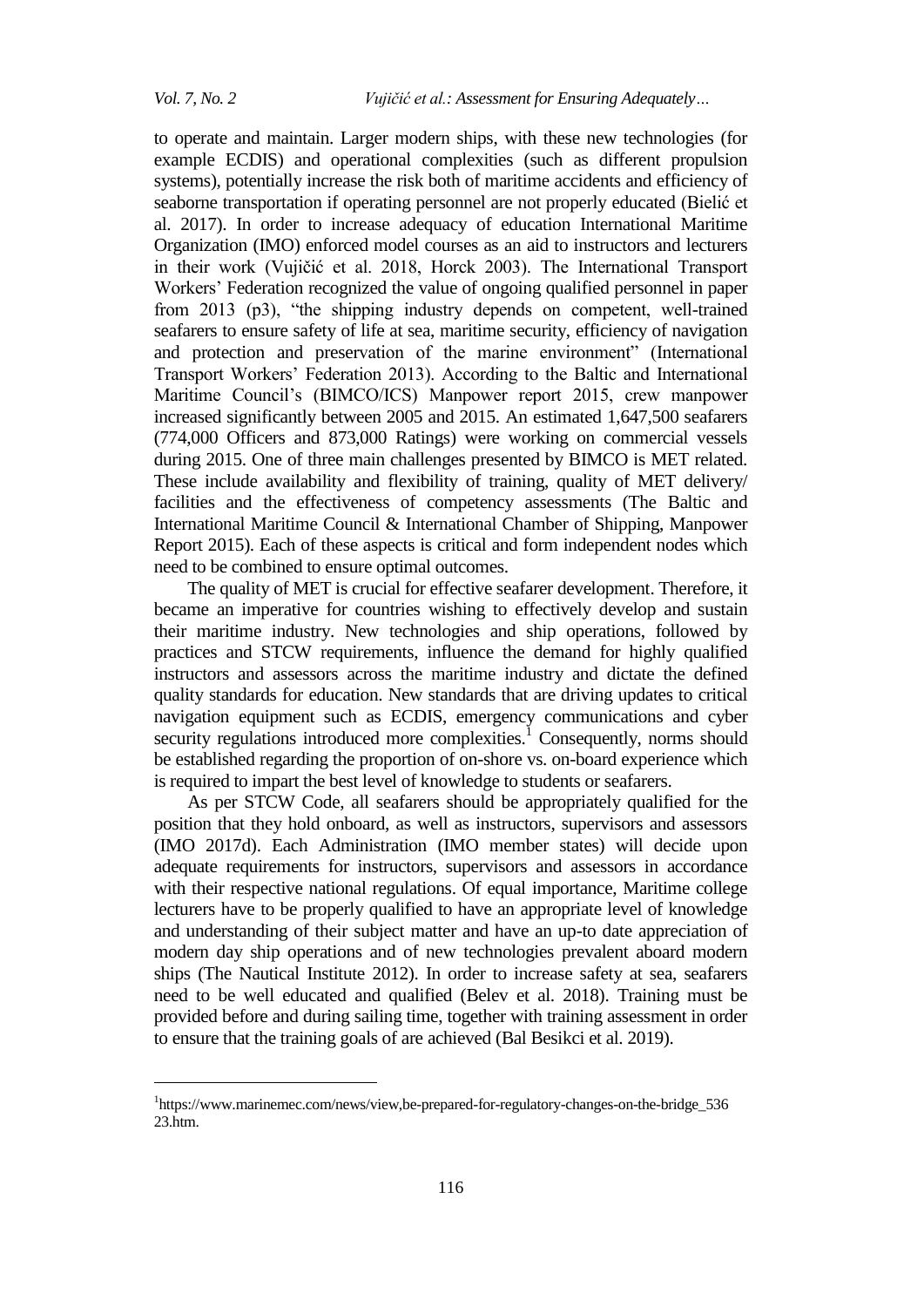#### **Regulations and Standards**

Besides STCW Convention which sets requirements for seafarers and lecturers, International Organization for Standardization (ISO) ensures, among many others, consistency and quality of organization that provides education for seafarers.

Not only do instructors in MET institutions need to have an appropriate level of knowledge and understanding of their subject matter but should also receive appropriate training in instructional techniques and assessment methods.

Training and assessment requirements as part of Regulation I/6 and Quality standards Regulation I/8 as per STCW Convention, place particular emphasis on maritime education. Guidance concerning the aforementioned regulation is part of section B-I/6 and B-I/8 of the STCW Code. Measures in section B part are not mandatory but provide effective suggestions and examples for administrations in terms of best compliance with certain Convention requirements (IMO 2017d).

As per STCW Regulation I/6 and section A-I/6 of the STCW Code, each IMO member state shall ensure that those responsible for the training and assessment of competence of seafarers, instructors, supervisors and assessors are appropriately qualified for the particular type and level of training or assessment they are delivering. This may vary depending on whether this is either on board or shore based (IMO 2017d).

As per the STCW Code, every person conducting in-service training, the assessment of competence or providing training and assessment within an institution shall (IMO 2017d):

- have a full understanding of the specific objectives of the particular training being conducted and have knowledge and understanding of the competence to be assessed;
- be qualified in the task for which the training is to be conducted;
- in the instance of simulator training, every instructor shall receive appropriate guidance in instructional techniques and gain practical operational experience on the particular type of simulators used.

According to the recommendations of Section B-I/6 of the STCW Convention (which is currently non-mandatory) any person, supervisor or assessor on-board or ashore, conducting in-service training of a seafarer intended to be used in qualifying for certification, should have received (IMO 2017d):

- appropriate guidance in instructional techniques and assessment methods using relevant IMO Model Courses;
- appropriate guidance in assessment methods and practice;
- gained practical assessment experience under the supervision of an experienced assessor;
- for those individuals responsible for supervising in-service training, should have appropriate knowledge of instructional techniques, training methods and practices.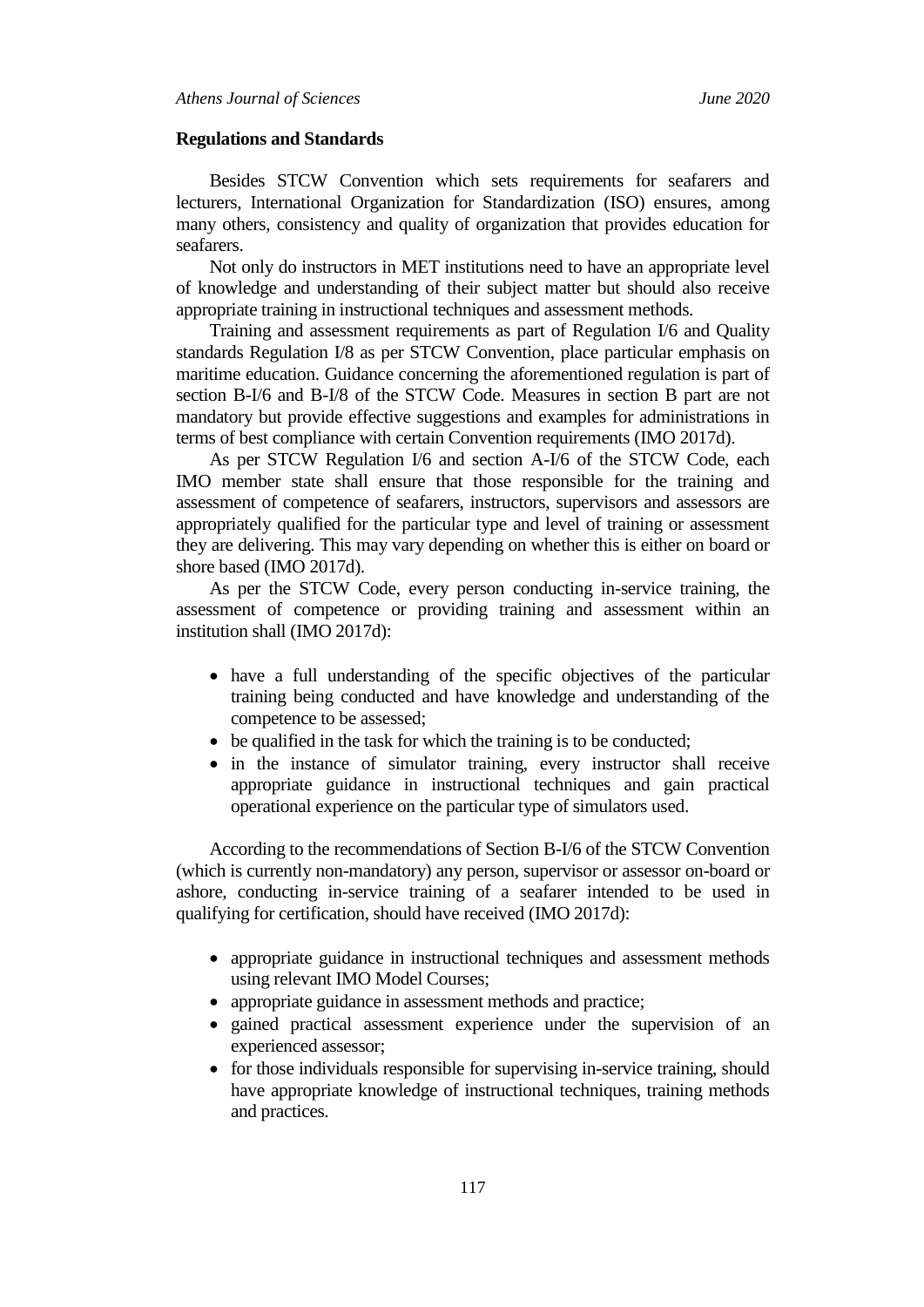IMO Member countries shall ensure that qualification and experience of instructors and assessors are covered in the application of the Quality standards provision of Section A-I/8 which incorporate appropriate training in instructional techniques, training and assessment methods and practice (IMO 2017d).

As per the non-mandatory section B-I/8 each Party or member country should ensure that the quality standard model implemented in MET institutions includes academic and administrative organization structure, staff responsibilities and procedures, qualifications of staff and sufficiency of equipment. MET institutions should ensure quality control at all levels of teaching, training, examination and assessment through internal and external audits (IMO 2017d).

The correct and widespread adoption of the IMO Model Courses could help to effectively implement the STCW Convention requirements with regard to knowledge, understanding and proficiency. The main purpose of IMO"s Model Courses is to support training providers and competent teaching staff in designing and delivering new training courses but they do not extend to the provision of a comprehensive teaching package which instructors should follow blindly and are not an official interpretation of the STCW Convention.

The International Organization for Standardization (ISO) and its committees collaborate with national bodies in particular fields and set standards for institutions. As for ISO/IEC 17024 Conformity Assessment, the development of certification schemes, in response to the ever increasing velocity of technological innovation and specialization of personnel, can compensate for variation in education and training and thus facilitate the global job market. Assessment is systematic method and procedure for ascertaining work-related knowledge, skills, abilities or performance of a group or individuals (ISO/IEC 10667-2 Assessment Service Delivery 2011). Assessor training should be an integral part of any assessment training programme and have clearly stated performance guidance and training objectives which include training content, length and performance (Development Dimensions International (DDI) Task Force on Assessment Center Guidelines 2000).

General provisions about education, certification, training, knowledge and assessment of MET lecturers are set by national bodies of member states and can differ in each state. Factors affecting teaching practices and instructors' competences are elaborated in the next chapter.

## **Factors Influencing Teaching Practices and Instructors Competences**

Maritime instructors should have all necessary teacher competences and be aware of all topics required by SCTW. They should also be cognisant of human elements and potential issues experienced by trainees that can affect the teaching progress. Awareness of the factors which could influence teaching and spill over into the behaviour of both the trainees and instructors is of outmost importance for adequate transfer of knowledge.

In author's opinion, factors influencing instructors' competences and defining the appropriately qualified instructors are the following (Figure 1):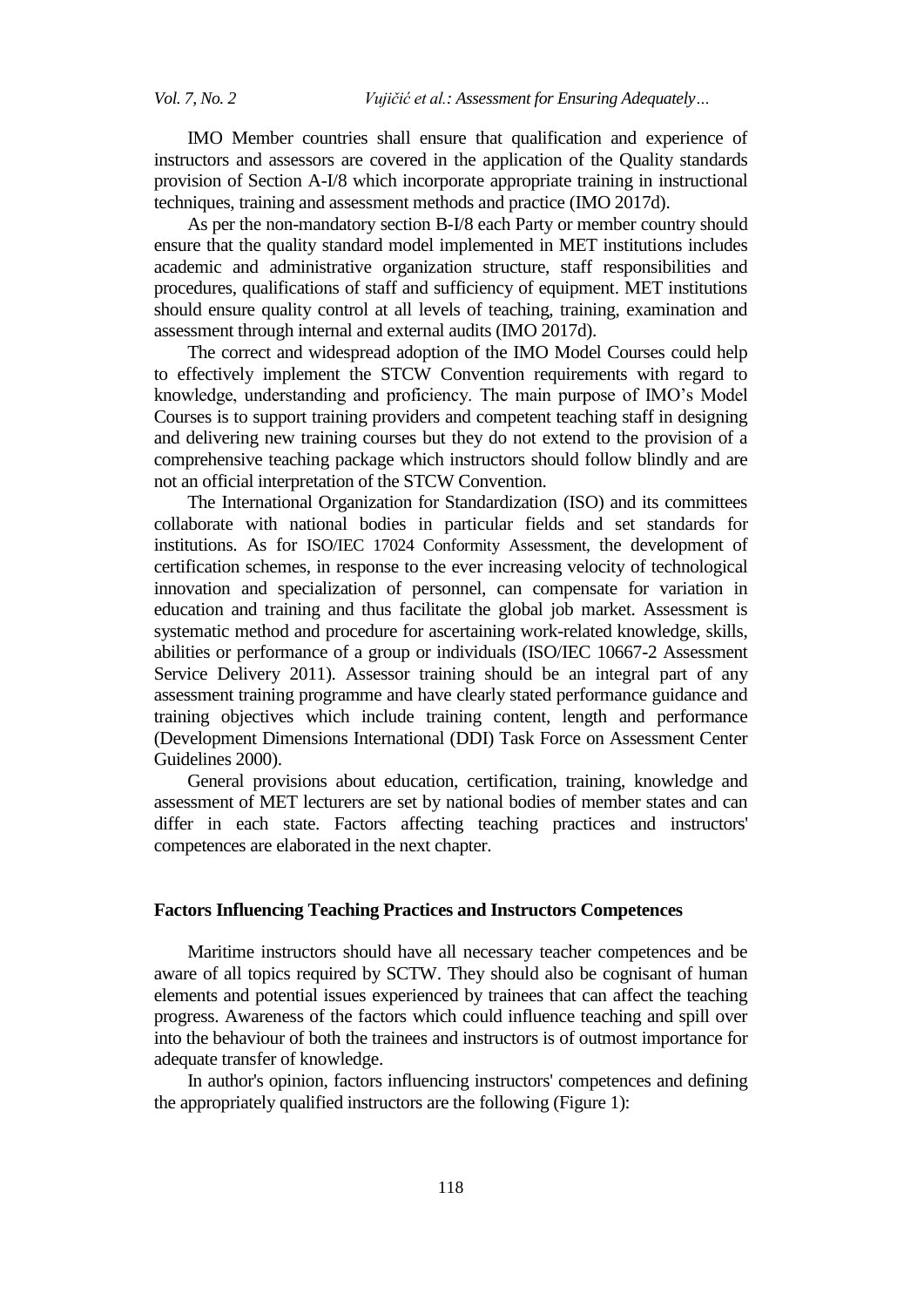- Motivation ability to self-motivate and motivate others (Tang and Sampson 2017, IMO 2017c, Kalulu 2018).
- $\bullet$  Instruction techniques and teaching methods accessibility to a conducive learning environment and teaching aids and ability to devise an appropriate training programme for delivery (IMO 2017c, Justice et al. 2007.
- Communication ability to effectively monitor and communicate (behaviour analysis) with their students (IMO 2017c).
- Appropriate experience having marine background and holding STCW certificates (The Nautical Institute 2012).

It is preferential for instructors to be respected in their field of work and to be acknowledged professionals who have the student"s attention. Language barriers and cultural awareness can influence the teaching and learning processes and therefore instructors should be fully aware of the importance of clear delivery of both oral and written communication and materials. Ideas have to be presented in a clear and simple manner and instructors should be confident in their presentations (both in individual and group work). After delivering course materials the instructor should continuously and objectively adopt a systematic approach of the classes" effectiveness by looking for possible causes and effects (IMO 2017c). The aim should be to resolve any ambiguities and continually improve the materials for future use.

Motivation of trainees in each training, is critical to the success of a training course and it is also one of key factors for successful learning (Tang and Sampson 2017). Motivation can be described as the processes that can guide a trainee"s behaviour in an appropriate direction (IMO 2017c). Trainees can be motivated through various methods such as feedbacks, surveys and course evaluations (Kalulu 2018). Intrinsically motivated trainee is the one who shows an interest in or is self-challenged to understand the subject matter. An extrinsically motivated trainee has a fear of consequences of failure or responsibility in a given topic (Zeigler-Hill and Shackelford 2016).

The instructor should be familiar with teaching strategies and should be able to select appropriate teaching skills for a certain group of trainees (IMO 2017c). The authors' experience shows that unmotivated group usually consists of overexperienced or over-confident mariners. Teaching should be diverse and interesting, and trainees should be able to understand the concept of the training programme. Instructors should continuously check and assess the motivation and the trainees (IMO 2017c). Occasionally, an overly experienced instructor and a jaded attitude due to a long-term teaching routine and a lack of diversity may also influence the motivation of trainees.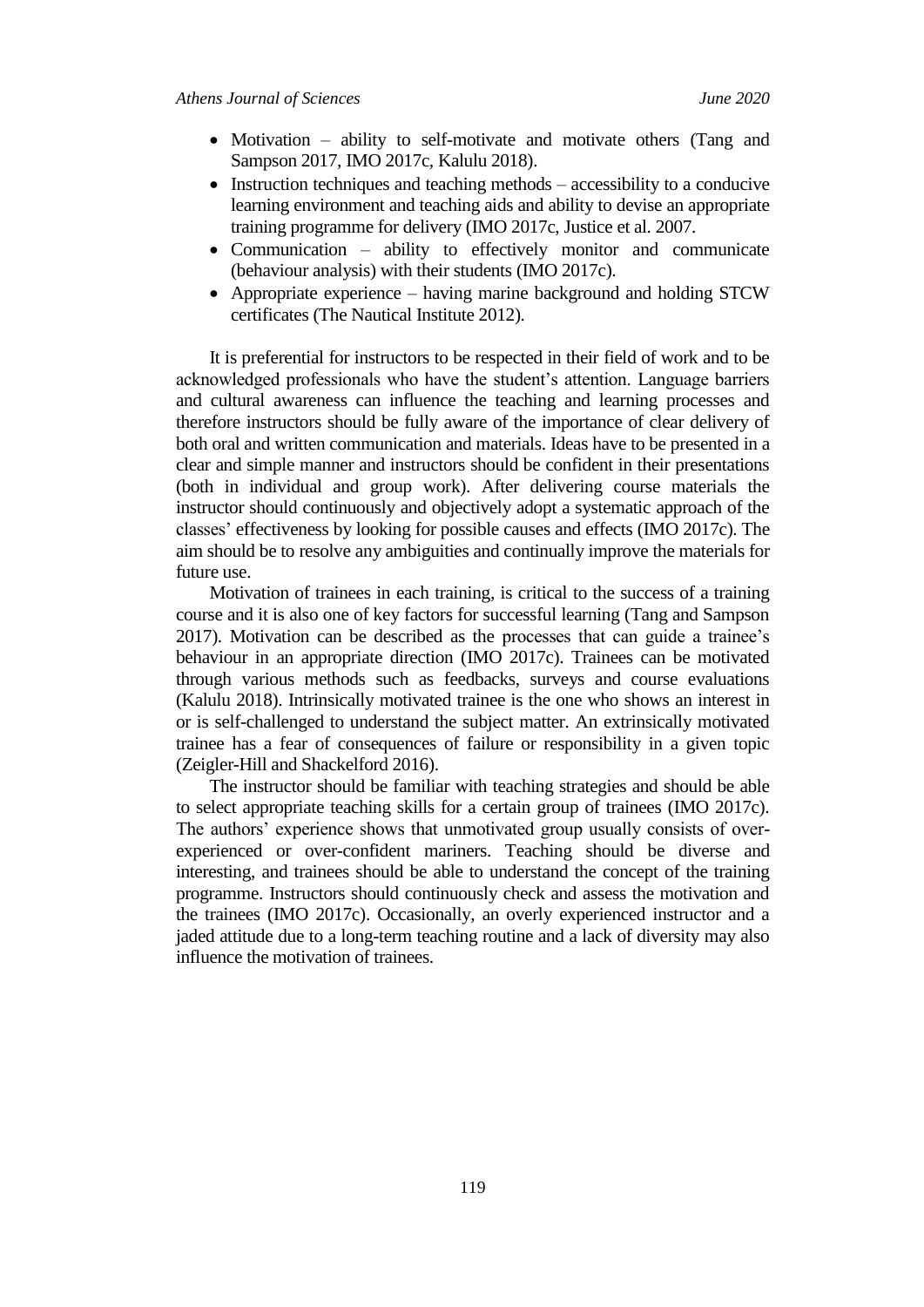

**Figure 1.** *Factors Influencing Instructor's Competences in MET*



The instructor"s STCW qualification has to be at least at the same level as the STCW qualification of trainees. "Appropriately qualified" implies knowing the present situation on board modern commercial vessels. Refresher sailing periods are the best way to assure this (The Nautical Institute 2012). The trainees' sea experience, their personality, cultural background and age could have a strong influence on the teaching method to which they respond best. Experienced instructors can assess the situation and resolve any potential problems by communicating with trainees or individuals in advance or after the first training session.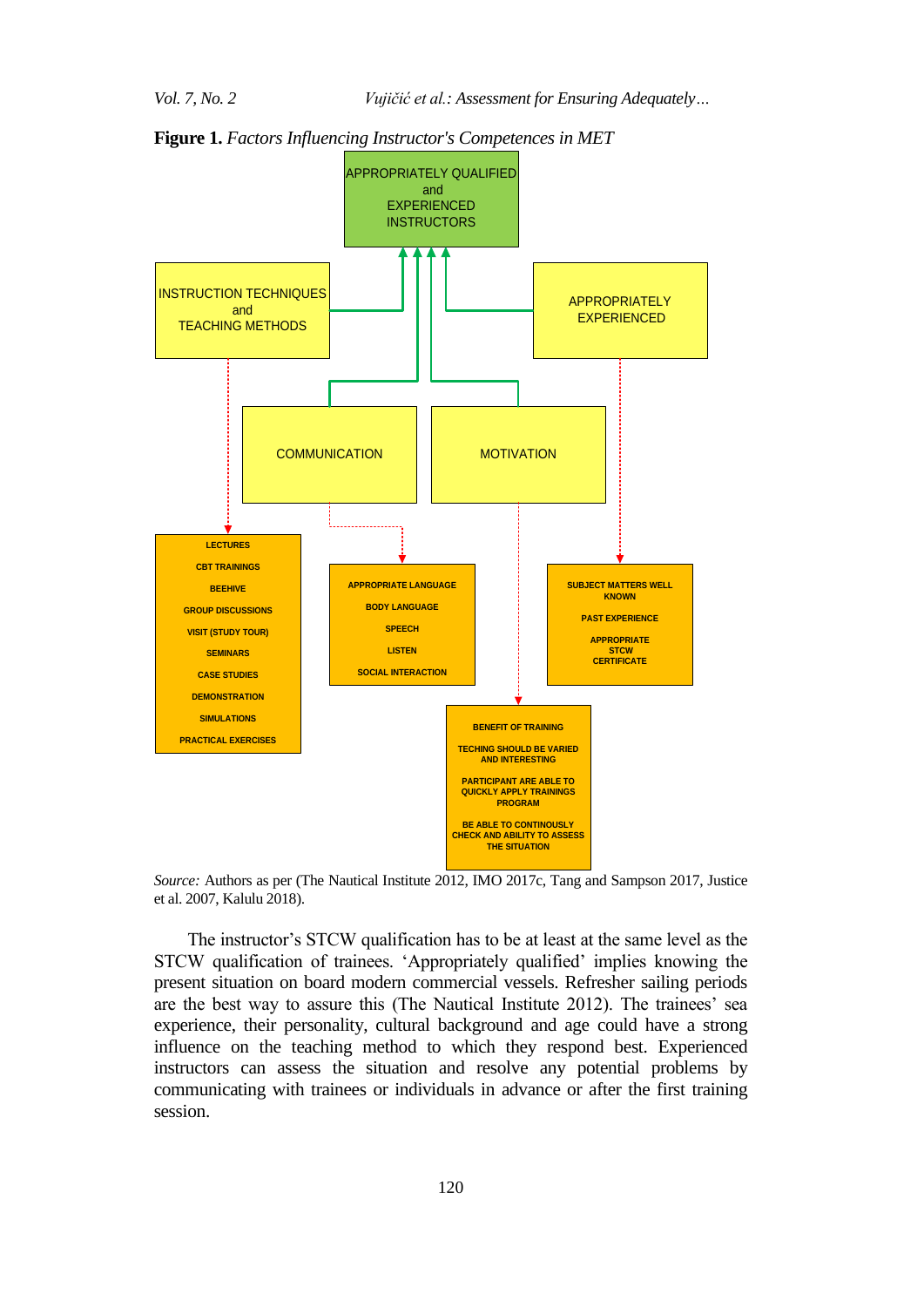Appropriate teaching methods could improve effective instructor qualification. Simulation and practical exercises, effective demonstration skills, group discussions, case studies and controlling trainee's behaviour are effective teaching methods, which together with technical knowledge should improve the instructor"s effectiveness. As part of research of this topic, authors have solicited the opinions of a number of MET institutions as to their use of the appropriate IMO Model courses and training for their instructors to build appropriate teaching competences (questionnaire).

The education systems and cultural background of trainees across the maritime sector considerably vary globally. Any MET institution must be accredited by an authorized professional or governmental authority, either national or international, in order to ascertain that a continued high standard of quality is assured. Brief requirements from The Code of Qualifications and Seafarers' Certificates of Qualification in the Republic of Croatia are given in the text below as an example. The Code is published by the Official Gazette of The Republic of Croatia (No. 130/13) and it regulates qualifications, educational requirements, examination programmes, qualification programmes, conditions and ways of obtaining certificates and additional qualifications for the Master, Chief Engineer, Mates and other crew members of seagoing vessels. Besides the aforementioned, The Code also regulates the following (Učur 2014):

- Conditions which must be fulfilled by the universities and high schools which educate candidates for certificates for qualification.
- Conditions which must be fulfilled by the examiners and members of the examination committees.
- Procedures and the way of issuing the approval to the institutions which organize seafarers' qualifications,
- Procedures and ways of issuing certificates for qualified seafarers education.

The Code has been compiled in accordance with certain EU Directives (Učur 2014). Part G1 of the Code covers basic requirements and part G2 covers specific requirements including quality standards, technical requirements for instructors and educational programmes (The Official Gazette of The Republic of Croatia No. 130/13). When concerning teaching staff every teacher or instructor should have:

- 1. Sufficient sea-experience and knowledge in the relevant subject.
- 2. Knowledge of the entire programme of education/training in which the teacher participates.
- 3. Knowledge of the specific objectives of the relevant education or training.
- 4. Knowledge of relevant teaching methods, their application and effects.
- 5. A conscientious and consistently adaptable approach to incorporating technological and other changes in shipping into teaching activities.
- 6. An ability to evaluate and favourably shape the professional and human personalities of the participants, as future seamen.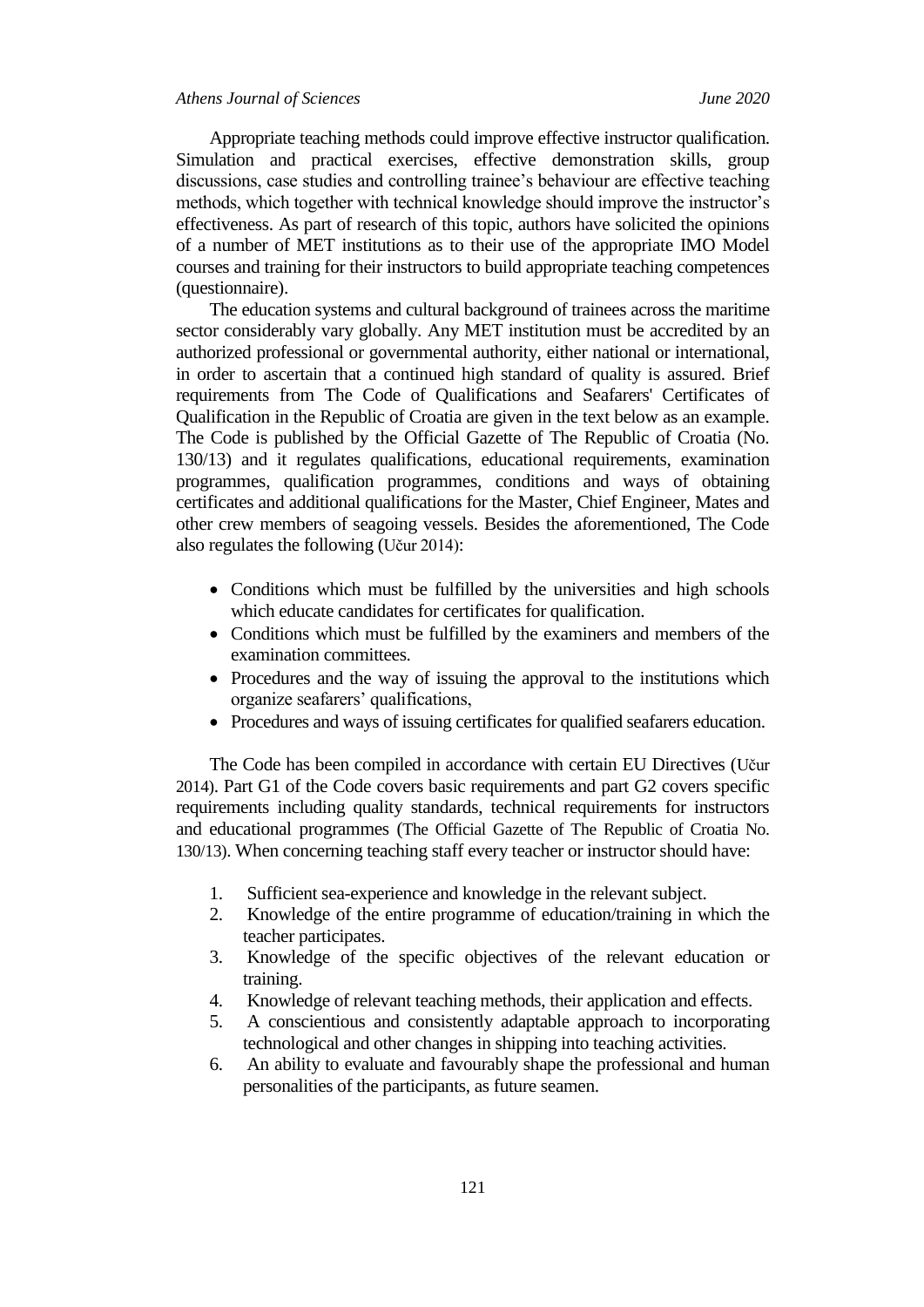#### **Methodology**

In order to determine current situation and address the main problems in teaching the authors conducted a survey. Tool for the survey was questionnaire based both on literature review and authors expert opinion. It was available online (google forms) over social media networks and in a paper form. In order to avoid a biased participation in the questionnaire it was anonymous and confidential. Furthermore, before final survey, pilot survey was prepared in order to avoid the response bias. Authors did not offer any incentive since it could also result in speed runs of some respondents. All questions within survey were as neutral as possible in order to avoid stereotype bias. Finally, it was disseminated all over the world in several MET institutions in order to compile answers from as many different institutions as possible.

Questionnaire involved 113 instructors of different nationalities and ranks working in MET institutions all over the world. Nationalities of respondents were Croatian, Turkish, Montenegrin, Panamanian, Singapore, British, Latvian, Indonesian, Polish, Italian, Russian, Spanish, Japanese, Georgian, Filipino, Swedish, Vietnamese, German, Canadian, Peruvian, Egyptian, Bangladesh, French, Dutch, Norwegian, Indian and others.



**Figure 2.** *Majority of Academic Ranks and Non-Academic Ranks*

*Source:* Authors.

Academic ranks and non-academic ranks represented in survey were aged between 35 and 45. Academic ranks were Full Professor, Distinguished Professor, Associate Professor, Assistant Professor, Lecturer and Assistant working in Faculty of Maritime Studies or University. Non-academic ranks in maritime trainings centres were Training instructor in maritime training centre and Marine training development superintendent working in maritime training centres (Figure 2).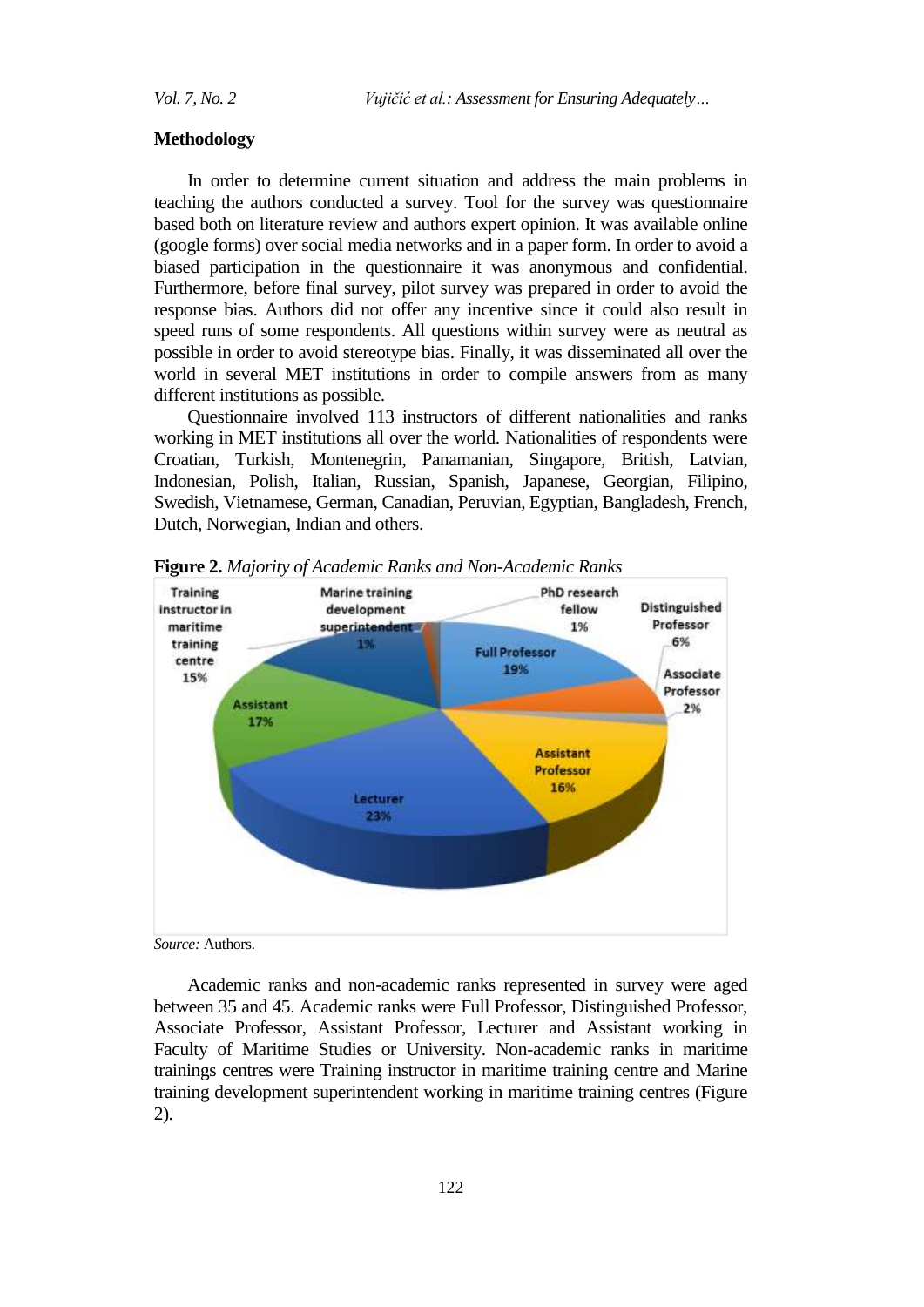#### **Results**

Basic difference between section A-I/6 and Section B-I/6 of STCW Convention are that specific requirements in section A are necessary for instructors" competence and B are some recommendations on how those competences could be achieved. For instance, in part B it is mentioned that relevant IMO Model Course(s) may be the assistance in preparation of the training courses. There are also relevant IMO Model Course(s) and methods which could assist maritime training instructors in their teaching.

In one question respondents were asked to tick course or courses that they have attended. The analysis of answers shows (29% respondents) that this guidance is at best overlooked and at worst unrecognised. Only 33% respondents were familiar with the additional recommendations of the IMO Model Course 6.09 which is recommended as a supplement to the STCW code in the section B (Figure 3). This highlights a gap in the understanding of certain individuals in the current thinking on safety and preventive measures.



**Figure 3.** *Courses for Instructors*

*Source:* Authors.

IMO Model Course 6.09 includes planning and preparation for effective teaching, methods and instructions and evaluation of the teaching and learning process (IMO 2017c). IMO Model Course 6.10 provides necessary knowledge and skills in instruction techniques using simulator. It is intended for nautical and engineering instructors as a tool for effective teaching (IMO 2012). IMO Model Course 1.30 and 3.12 could be suitable for experienced shore-based instructors with sufficient onboard experience and personnel of the training institution who conduct examination leading to the award of COC and other documents (IMO 2017a, 2017b).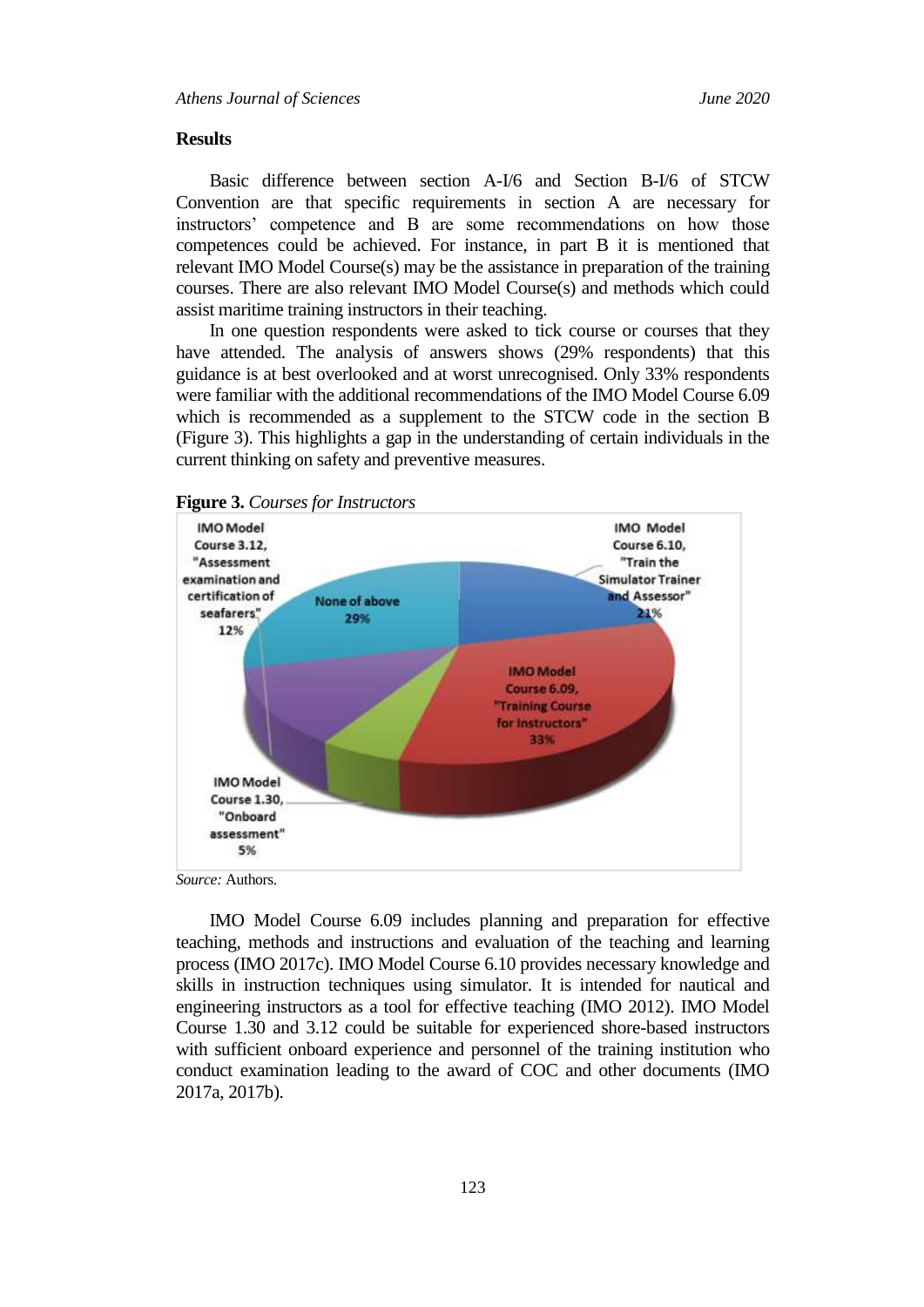*Vol. 7, No. 2 Vujičić et al.: Assessment for Ensuring Adequately…*

When asked if they are satisfied with the available teaching materials, 71.4% of the respondents answered affirmatively and 28.6% negatively.

According to questionnaire analysis 55.8% of respondents have the highest Certificate of Competency (COC) Master and Chief mate (Management level) 500 GT or more and 16.3% Certificate of Competency (COC) Chief engineer and second engineer more than 3000 kw (Management level).

As for the analysis of the given answers, the major problems of disruptions during courses by attendees are motivation (28%), personality and cognitive abilities (24%) followed by the duration and the price of courses (Figure 4).



**Figure 4.** *Reason of Attendees Disruption the Classes*

*Source:* Authors.

Personality could be defined as a natural tendency to act spontaneously in a certain way when in a specific situation and it is usually consistent during lifetime and is making people different. The BIG 5 Model consists of open mindedness, control, enthusiasm, affection and emotional stability (Murugesan and Jayavelu 2017). Cognitive abilities are perception/attention, reaction times and reasoning skills (Ispas and Borman 2015). Motivation could be defined as an energy that activates, supports and maintains behaviour towards certain direction or individual concern in a specific situation. Competence in social interaction (activate the participant), teaching and continuous assessment of understanding could motivate trainees. Motivation can be influenced by adequate environment, interesting and varied teaching, involvement of participants, etc. (IMO 2017c). Instructor qualification, motivation and personality can influence motivation of the trainees.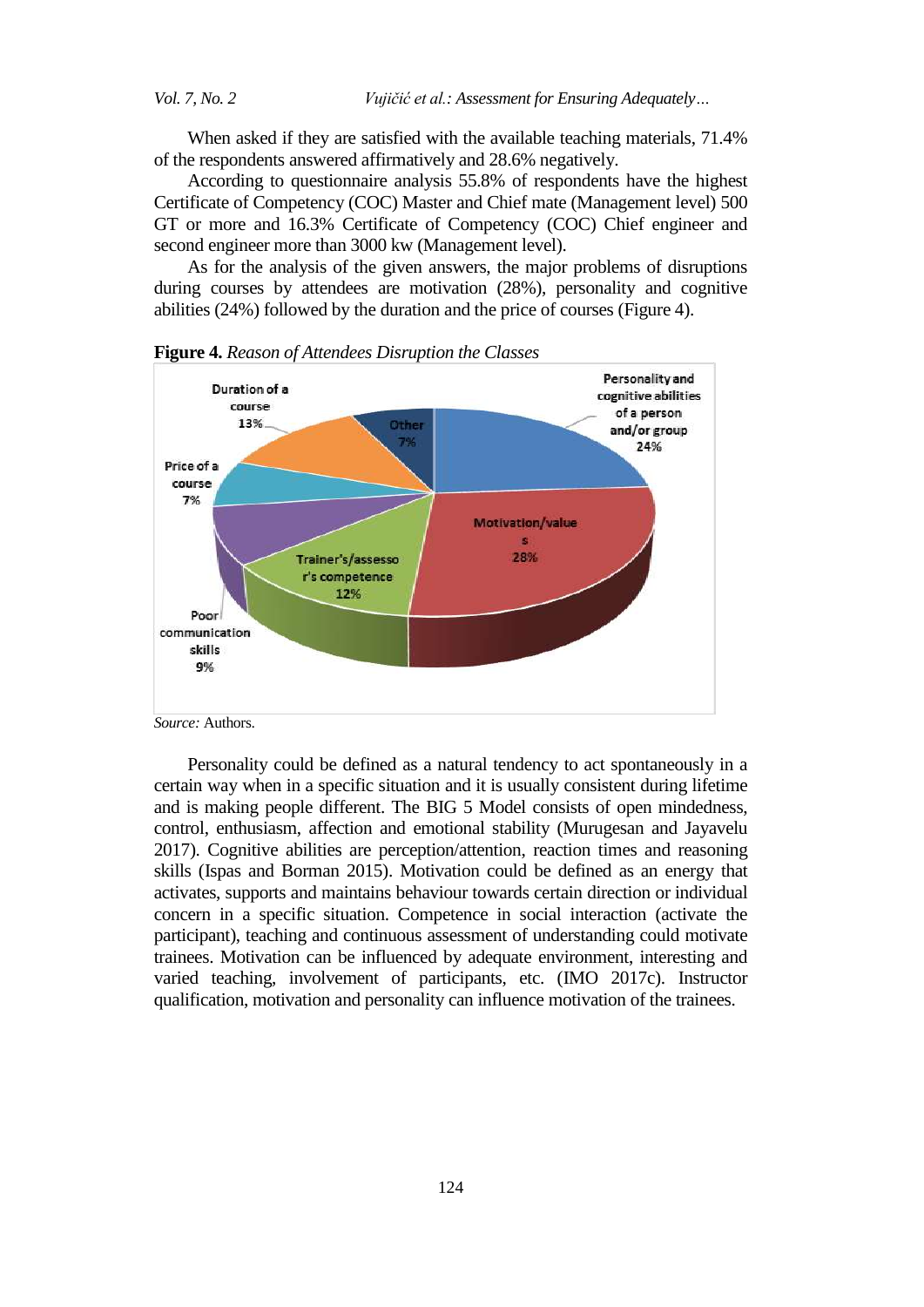### **Conclusions**

Whereby the STCW puts a significant emphasis on the qualifications required from instructors and assessors, it gives very little specific information as to how training should be best delivered and associated with the teaching methodologies. Maritime instructors, supervisors and assessors are to be properly qualified for the specific type of training and courses they provide in accordance with the STCW Convention. However, it is up to each respective Administration to decide the adequate requirements and competencies required for teaching and instruction in accordance with individual national regulations. Authors propose the IMO Model courses to be an obligatory component of qualification for MET instructors and assessors given that almost all factors which have been identified as potentially problematic are included as the main topics of some IMO Model Courses. Finally, the authors propose that pedagogical competencies and a minimum knowledge of the IMO Model Courses 1.30, 3.12, 6.09 and 6.10 should be part of the minimum requirements for "adequate" instructors in MET institutions. Besides courses, "appropriately qualified" implies knowing the present situation on board modern vessels. Refresher sailing periods are the best way to ensure this. Therefore, the quality of instruction will largely depend on the experience and expertise of the staff in the training institute; which means that, despite the global acceptance of the STCW, there still will be considerable differences between various MET institutions and consequently between the product of their educational efforts.

#### **References**

- Bal Besikci E, Schroder-Hinrichs JU, Sihmantepe A, Dalaklis D, Larsson J (2019) *Evaluating maritime education and training needs for tanker shipping companies*. Valencia, Spain: Proceedings of INTED2019 Conference.
- Belev B, Dimitrova M, Meczkowska-Christiansen (2018) A Refresher training in maritime education. 4<sup>th</sup> *International Scientific Conference SEA-CONF 2018*. IOP Conference Series: Earth and Environmental Science 172.
- Bielić T, Hasanspahić N, Čulin J (2017) Preventing marine accidents caused by technology-induced human error. *Multidisciplinary Scientific Journal of Maritime Research* 31(1): 33-37.
- Development Dimensions International DDI (2000) Task force on assessment center guidelines - guidelines and ethical considerations for assessment center operation. *24th International Congress on Assessment Center Methods*. San Francisco, USA.
- Horck J (2003) International maritime legislation and model courses. *4 th IAMU General Assembly*. World Maritime University.
- International Maritime Organization IMO (2012) *IMO model course 6.10 train the simulator /trainer and assessor* (2012). London, UK.
- International Maritime Organization IMO (2017a) *IMO model course 1.30 on board assessment*. London, UK.
- International Maritime Organization IMO (2017b) *IMO model course 3.12 Assessment, examination and certification of seafarers*. London, UK.
- International Maritime Organization IMO (2017c) *IMO model course 6.09 Training course for instructors*. London, UK.